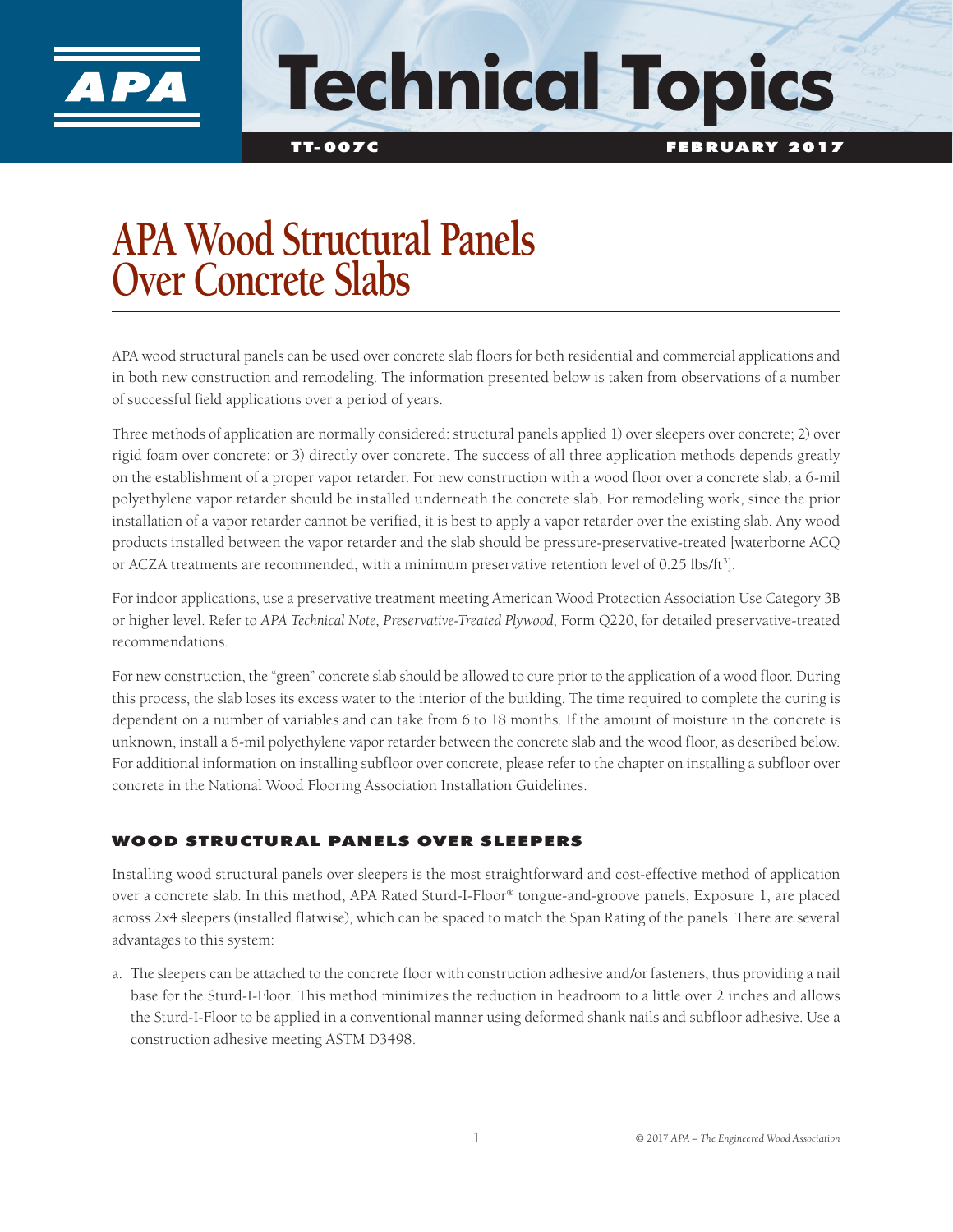- b. The vapor retarder, when used above the slab, can be placed over preservative-treated sleepers or under untreated sleepers. When the vapor retarder is applied over the concrete slab floor, but under the sleepers, the sleepers must be mechanically fastened to the slab.
- c. Foam or fiberglass batt insulation can be installed between the sleepers to ensure a warm floor.
- d. The sleepers can be leveled to accommodate cracks and/or unevenness in the existing concrete floor.
- e. The use of sleepers installed with mechanical fasteners eliminates the need for a number of different adhesive systems to accommodate the various materials and surfaces to which they must bond (panel to foam, foam to concrete, panel and sleepers to concrete, etc.).
- f. Ensure that adequate spaces are maintained between panel ends and edges and between panels and walls. This is especially important for below-grade slabs where excessive moisture is more of a concern.

#### WOOD STRUCTURAL PANELS OVER RIGID FOAM INSULATION BOARD

The second method is to apply the panel over minimum 1-inch rigid foam insulation board. The advantage of this system is that it results in a resilient floor with good insulating properties and uniform stiffness. Square edges of adjacent panels should be backed with plywood splice plates to prevent differential deflection due to concentrated loads at panel edges. Structural panels with Performance Categories of at least 15/32 (15/32 panels are generally available square-edged; the minimum thickness for tongue-and-groove panels is normally 19/32) are recommended to distribute concentrated loads and prevent crushing of the foam. A double-layer floor system may be used with square edge panels, with top and bottom layer joints staggered. This will eliminate the necessity to use tongue-and-groove panels or splice plates. As with any floor construction, ensure that proper spacing between panels is achieved.

When the vapor retarder is used beneath the slab, the floor system may be applied with adhesives. Separate adhesive systems may be required to attach the plywood to the foam and the foam to the concrete slab. Care must be used in selecting an adhesive system to ensure that the adhesive will bond to the concrete and/or floor panels and not react adversely with the foam. In some regions, wood structural panels with foam insulation bonded to one side may be available (contact local building materials suppliers).

Pressure must be applied to the floor system through the use of weights or temporary floor-to-ceiling compression struts and bearing blocks to ensure a good glue bond.

When mechanical fasteners are used, prevent overdriving the fasteners as this can cause localized crushing of the foam or spalling of the concrete floor. Heavy loads in the area of fasteners may cause "nail popping" if the foam compresses under the applied loads. This can cause squeaks and may damage floor coverings. A double-layer floor system (plywood underlayment installed over subfloor panels) can be used to minimize "nail popping" problems. This will also eliminate the need to use tongue-and-groove panels or edge splice plates.

## WOOD STRUCTURAL PANELS ATTACHED DIRECTLY TO CONCRETE SLAB FLOOR

The application of wood structural panels directly to the concrete slab may not be feasible in many cases unless the slab is flat enough to be suitable. A self-leveling topping layer of lightweight concrete or gypsum concrete can be poured first to level existing concrete slab floors. If this is the case, the toppings must be allowed to cure prior to the application of the wood floor. For information on cure times, contact the topping applicator.